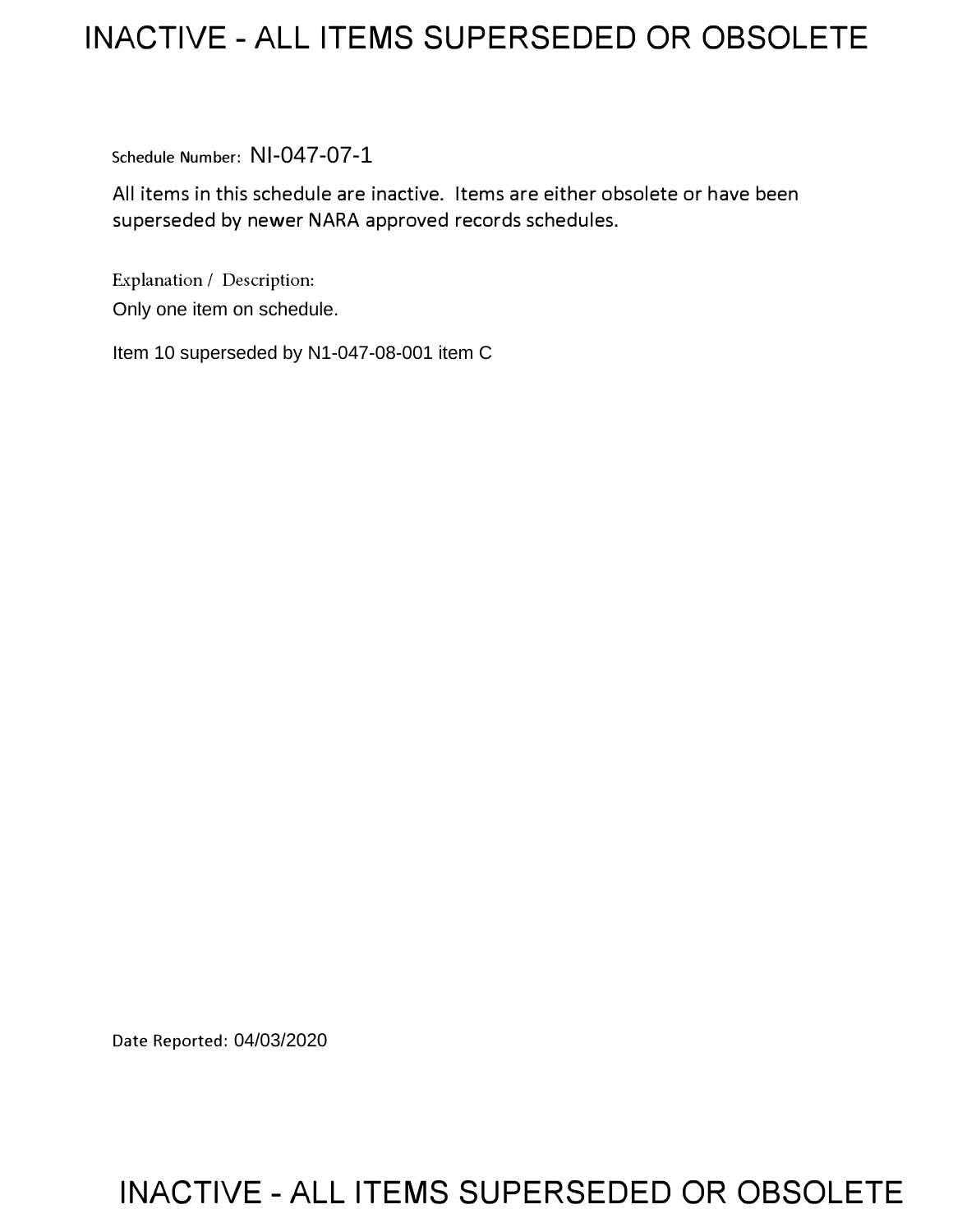|                                                                                                                                                                                                                                                                                                                                                                                                                                                   | ちゃくえき                                                                                                                                 |  |                                                                                                                                                                                                                                      |  |                                               |
|---------------------------------------------------------------------------------------------------------------------------------------------------------------------------------------------------------------------------------------------------------------------------------------------------------------------------------------------------------------------------------------------------------------------------------------------------|---------------------------------------------------------------------------------------------------------------------------------------|--|--------------------------------------------------------------------------------------------------------------------------------------------------------------------------------------------------------------------------------------|--|-----------------------------------------------|
| REQUEST FOR RECORDS DISPOSITION AUTHORITY                                                                                                                                                                                                                                                                                                                                                                                                         |                                                                                                                                       |  | NI-047-07-                                                                                                                                                                                                                           |  |                                               |
| To'<br>NATIONAL ARCHIVES & RECORDS ADMINISTRATION<br>8601 ADELPHI ROAD COLLEGE PARK, MD 20740-6001<br><b>FROM</b><br>Social Security Administration                                                                                                                                                                                                                                                                                               |                                                                                                                                       |  | Date received<br>רב וו                                                                                                                                                                                                               |  |                                               |
|                                                                                                                                                                                                                                                                                                                                                                                                                                                   |                                                                                                                                       |  | NOTIFICATION TO AGENCY                                                                                                                                                                                                               |  |                                               |
| <b>MAJOR SUBDIVISION</b><br>Office of Disability and<br>'Income Security Programs (ODISP)<br><b>MINOR SUBDIVISION</b>                                                                                                                                                                                                                                                                                                                             |                                                                                                                                       |  | In accordance with the provisions of 44 U.S.C.<br>3303a,<br>disposition<br>the<br>request,<br>including<br>amendments, is approved except for items that may<br>be marked "disposition not approved" or<br>"withdrawn" in column 10. |  |                                               |
| <b>CONFER</b>                                                                                                                                                                                                                                                                                                                                                                                                                                     | 4. NAME OF PERSON WITH WHOM TO<br><b>TELEPHONE NUMBER</b><br>410-965-5555<br>Regina Martin, SSA Records Officer<br>410-966-1704 (fax) |  | <b>DATE</b><br>f/20log                                                                                                                                                                                                               |  | <b>ARCHIVIST OF THE UNITED</b><br>STAJES Runt |
| proposed for disposal on the attached $\mathcal{H}$ page(s) are not needed now for the business for this agency or will not be needed after<br>the retention periods specified; and that written concurrence from the General Accounting Office, under the provisions of Title 8 of<br>the GAO Manual for Guidance of Federal Agencies,<br>$\boxtimes$ is not required<br>$\Box$ is attached<br>SICNATURE OF AGENCY REPRESENTATIVE<br><b>DATE</b> |                                                                                                                                       |  | $\Box$ has been requested<br><b>TITLE</b>                                                                                                                                                                                            |  |                                               |
|                                                                                                                                                                                                                                                                                                                                                                                                                                                   |                                                                                                                                       |  | Records Officer<br>9 GRS OR                                                                                                                                                                                                          |  |                                               |
| 7. ITEM NO                                                                                                                                                                                                                                                                                                                                                                                                                                        |                                                                                                                                       |  |                                                                                                                                                                                                                                      |  |                                               |
|                                                                                                                                                                                                                                                                                                                                                                                                                                                   | 8 DESCRIPTION OF ITEM AND PROPOSED<br><b>DISPOSITION</b>                                                                              |  | <b>SUPERSEDED JOB</b><br><b>CITATION</b>                                                                                                                                                                                             |  |                                               |
|                                                                                                                                                                                                                                                                                                                                                                                                                                                   | SEE ATTACHED SHEETS<br><b>Medicare Claim File</b>                                                                                     |  |                                                                                                                                                                                                                                      |  | 10 ACTION TAKEN<br>(NARA USE ONLY)            |

 $\sim$   $\sim$  $\bullet$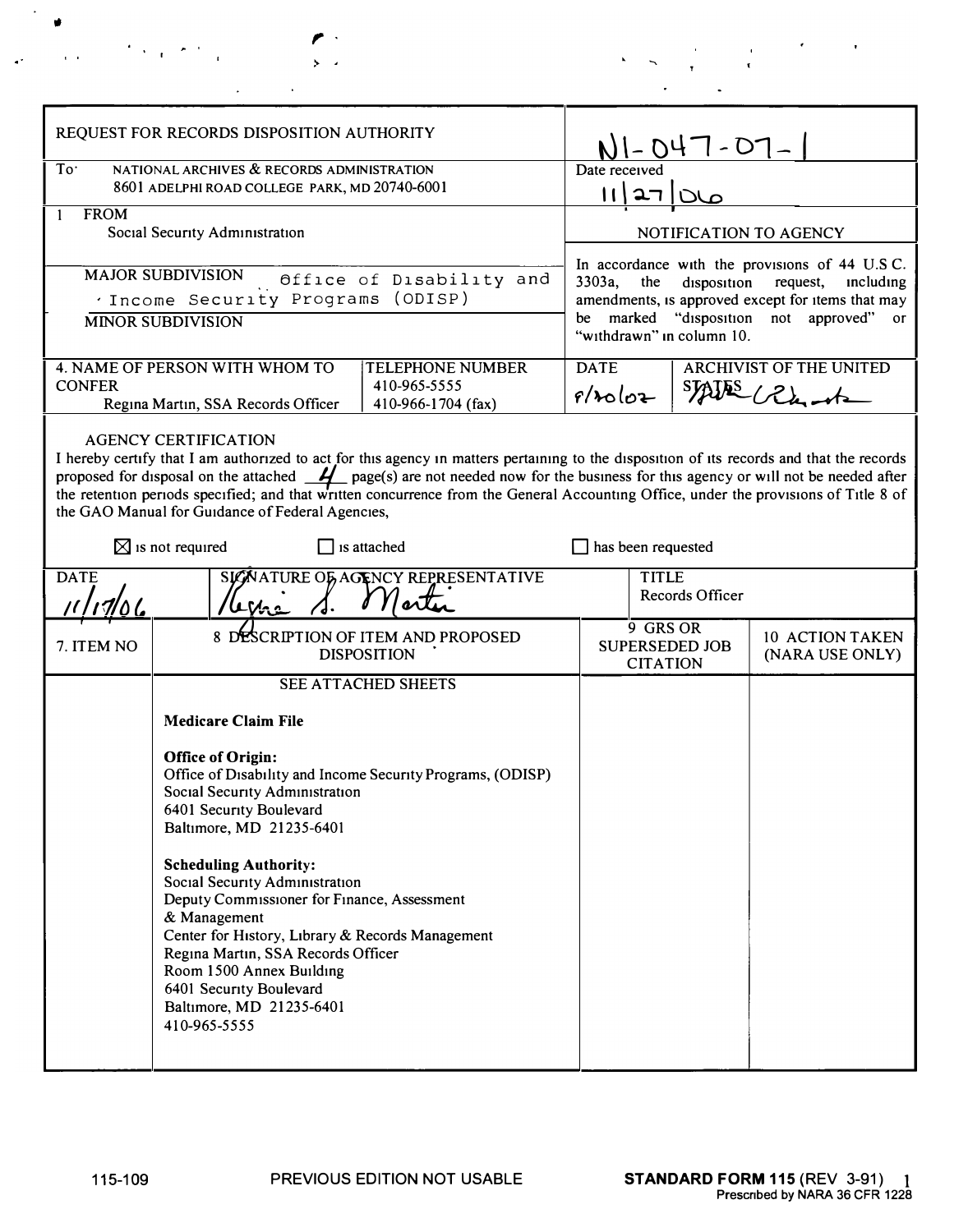The schedule provides authontative mstructions for the retention and destruction of matenal related to Title **XVIII** of the Social Secunty Act regardless of media of the matenals. A Medicare clann file record refers to "Medicare only claims'' (no Social Secunty benefit entitlement), or "Medicare Part D claims" processed by SSA It grants authority for the disposition of existing and future claim file records.

**ITEMT INPUTS** *Temporary* 

**Delete/destroy** after recordkeeping copy has been placed in the claim file and verified.

# **CLAIM FILE MATERIAL**

Nl-47-05-2

Nl-47-05-2

# $ITEM<sub>2</sub>$

 $\mathcal{O}(\mathcal{O}_{\mathcal{A}})$  , where  $\mathcal{O}_{\mathcal{A}}$ 

Medicare  $\overline{O}$ nty Claims for Hospital Insurance (Part A) and/or Medical Insurance (Part B) Entitlement based on disability person attains age of  $65$  years or the medical reexamination date is scheduled to occur after attainment of full retirement age.

## $T$ *emporary*

**Delete/destroy** the claim file record 7 years after the date of latest allowance award of Part A contained in the record r the criteria noted above are met. *[NOTE* $·$  *The claim file record for a person placed in suspense will not be destroyed until the suspense is lifted. Delete/destroy the claim file record 7 years after the date the suspense is lifted if the rules above apply.* 

# **ITEM3-**

Medicare Only Slaims for Hospital Insurance (Part A) and/or Medical Insurance (Part B) Entitlement based on age

*Temporary,* 

**Destroy/delete** the claim file 6 years after the date of the latest allowance award contained in the record. **TNOTE** The claim file record for person *placed in suspense will not be destroyed timil the suspense is lifted Delete/destroy the claim file record 6 years after the date the suspense is lifted if the rules above apply J* Nl-47-05-2

# **ITEM4**

Medicare Only Claims for Hospital Insurance (Part A) and/or Medical Insurance (Part B) Entitlement based End-State Renal Disease (ESRD)

## *Temporary,*

**Destroy/delete** the claim file 6 years after the date of the latest allowance contamed on the record. Nl-47-05-2

# **ITEM'S**

Medicare Only Channes for Hospital Insurance (Part A) and/or Medical Insurance (Part B) Entitlement demed or terminated for medical reasons

# *Temporary*

**Delete/destroy** the claim file record 5 years after the Agency's final demal or termination decision.

Nl-47-05-2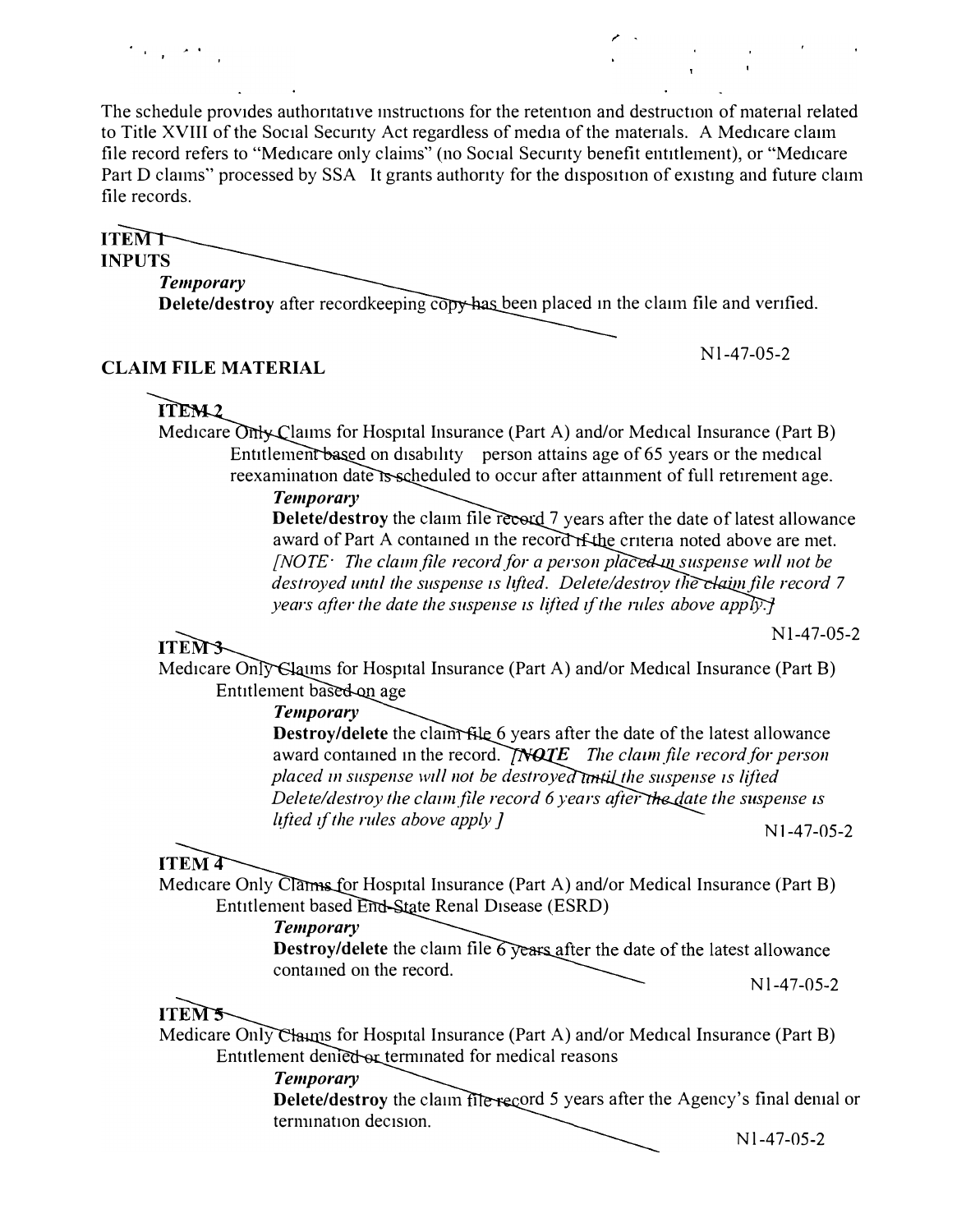

#### *Temporary*

**Delete/destroy** all post entitlement claim file records 6 years after the action 1s processed to completion.

### **OUT PUTS**

Data Feeds to other SSA System(s) According to terms of established agreements of parties sharing data, verify feed and follow disposition instructions for related system(s).

ITENHL Ad Hoc Reports *Temporary* **Delete/destroy** when no longer needed to sanduct business.

Nl-47-05-2